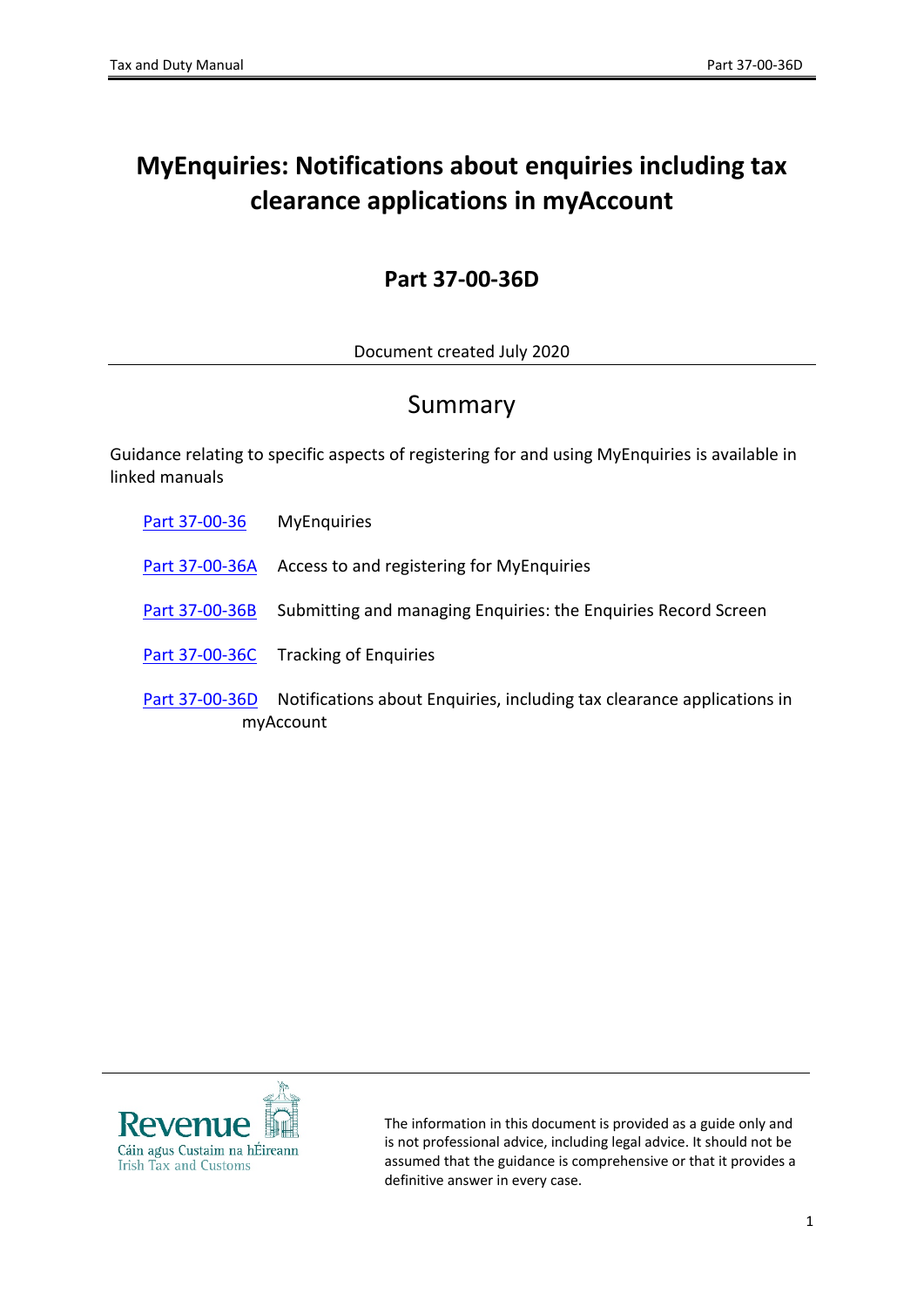### **Table of Contents**

| 1              |  |  |  |  |
|----------------|--|--|--|--|
| $2^{\circ}$    |  |  |  |  |
| 2.1            |  |  |  |  |
| 3              |  |  |  |  |
| $\overline{4}$ |  |  |  |  |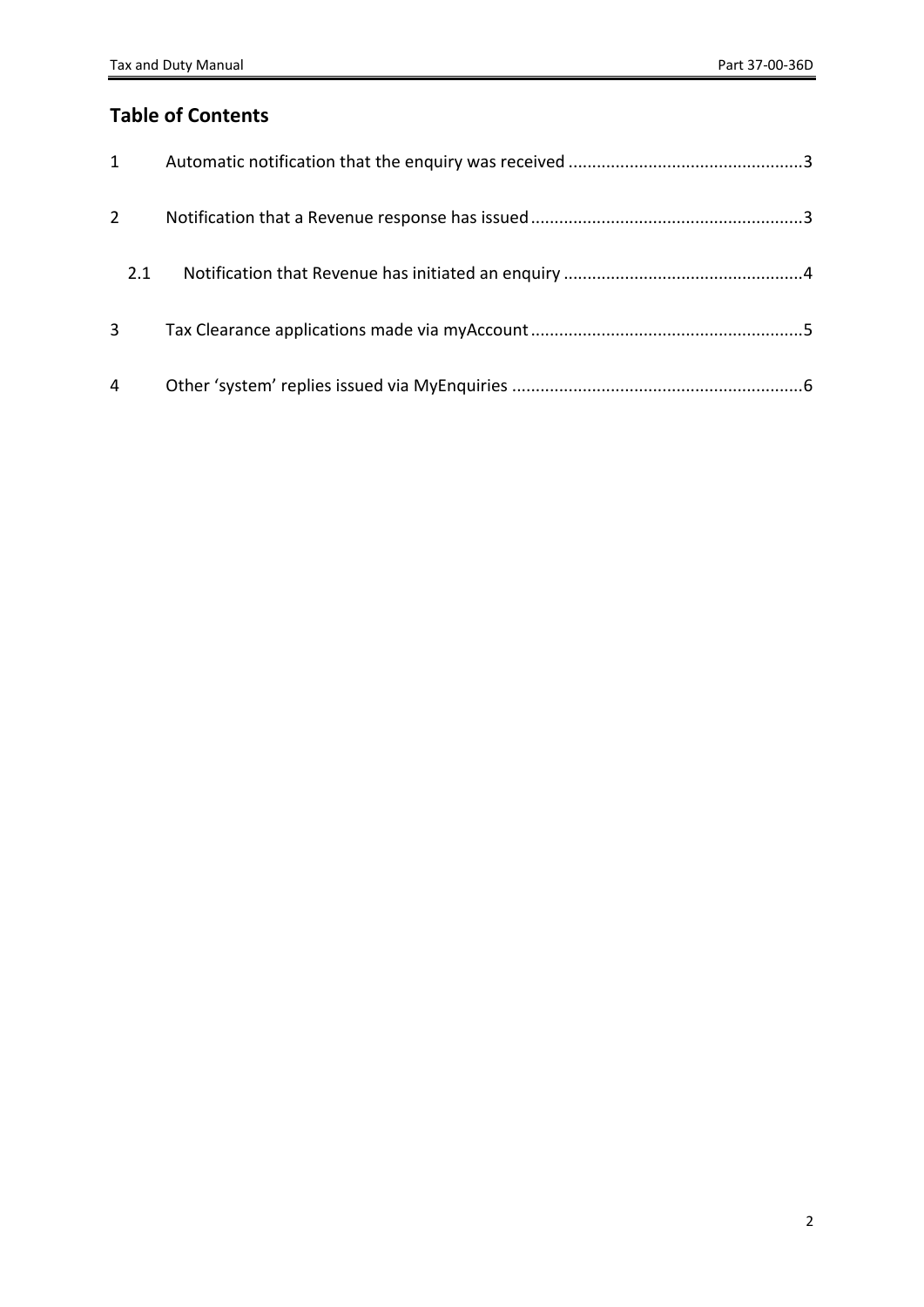## <span id="page-2-0"></span>1 Automatic notification that the enquiry was received



Figure 1 System generated reply to confirm that the enquiry was received

### <span id="page-2-1"></span>2 Notification that a Revenue response has issued

When Revenue issues a response to an enquiry, an email is sent by standard email to inform you that (i) a response has issued and (ii) can be viewed in the Enquiries Record screen (Inbox) in MyEnquiries.

Any entry in the 'My reference' field when the original enquiry was submitted is included in the subject line of this notification.

# **Notification of Revenue correspondence** Dear customer, We have responded to your recent enquiry. Depending on the system through which you submitted your enquiry you can view our response by following the instructions below. **1. Enquiries submitted via Local Property Tax Online** Log into **Local Property Tax** and click on the 'MyEnquiries' button. Our response can be seen in your Enquiries Record. **2. Enquiries submitted via ROS** Log into **ROS** and click on the 'MyEnquiries' button under 'Other Services'. Our response can be seen in your Enquiries Record. **3. Enquiries submitted via myaccount** Log into **myaccount** and click on the 'Enter' button for **MyEnquiries.** Our response can be seen in your Enquiries Record. Yours sincerely Revenue Commissioners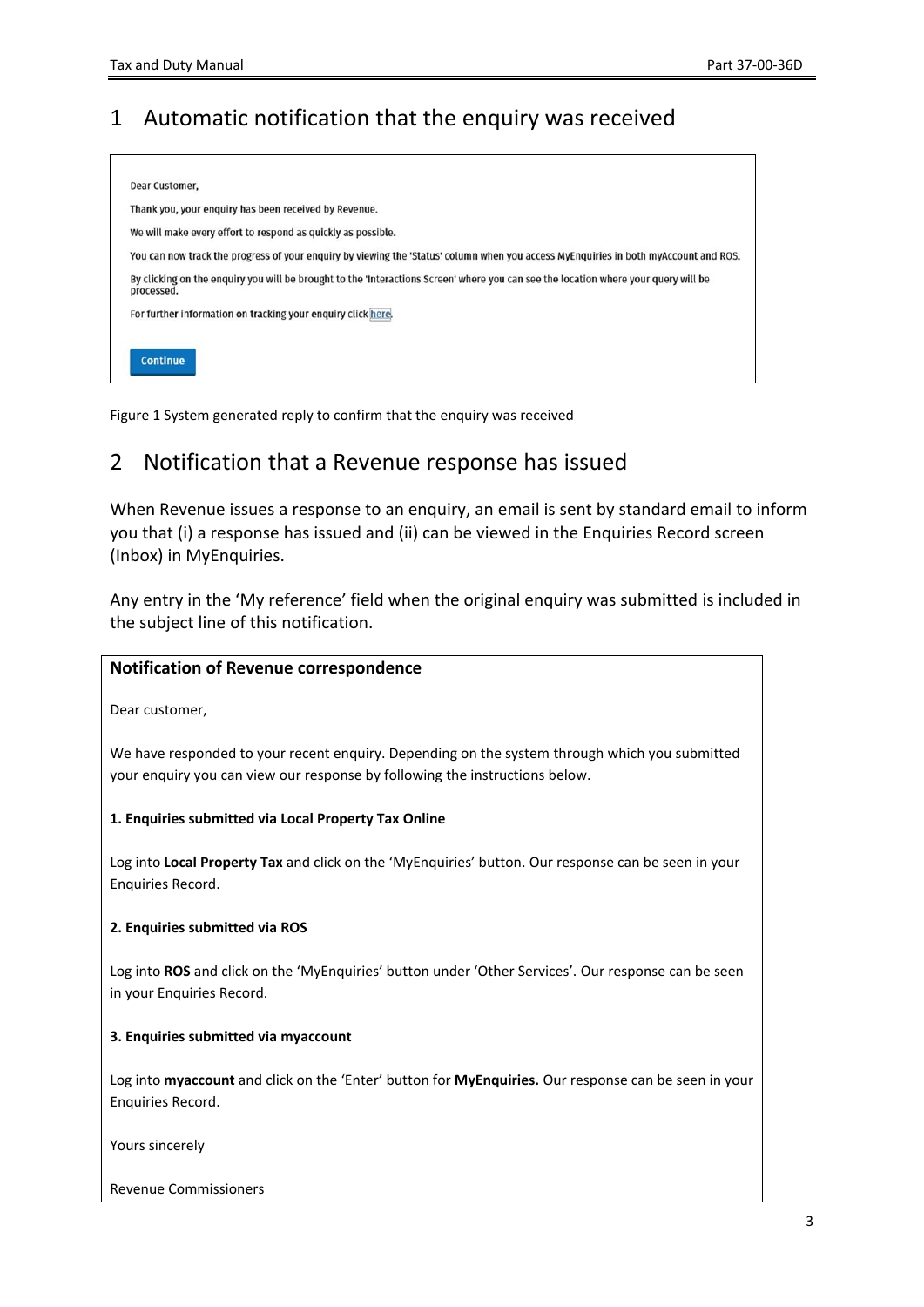Figure 2 email notification that Revenue has replied to an enquiry

| Fógra i dtaobh chomhfhreagrais ó na Coimisinéirí Ioncaim |  |
|----------------------------------------------------------|--|
|----------------------------------------------------------|--|

A chustaiméir,

d'fhreagraíomar an fiosrú le déanaí uait. Ag brath ar an gcóras trínar chuir tú an fiosrú isteach, tig leat breathnú ar ár bhfreagra trí dhul tríd na treoracha thíos.

#### **1. Fiosruithe curtha isteach trí Cháin Mhaoine Áitiúil ar Líne**

Logáil isteach i **gCáin Mhaoine Áitiúil** agus cliceáil an cnaipe 'M'Fhiosruithe'. Feicfear an freagra i dTaifead d'Fhiosruithe.

#### **2. Fiosruithe curtha isteach trí ROS**

Logáil isteach i **ROS** agus cliceáil an cnaipe 'M'Fhiosruithe' faoi 'Seirbhísí Eile'. Feicfear an freagra i dTaifead d'Fhiosruithe.

#### **3. Fiosruithe curtha isteach trí mochúrsaí**

Logáil isteach i **mochúrsaí** agus cliceáil an cnaipe 'Cuir Isteach' button le haghaidh **M'Fhiosruithe.** Feicfear an freagra i dTaifead d'Fhiosruithe.

Le dea-mhéinn,

Na Coimisinéirí Ioncaim

Figure 3 Irish version of email notification that Revenue has replied to an enquiry

### <span id="page-3-0"></span>2.1 Notification that Revenue has initiated an enquiry

When Revenue initiates an enquiry, an email is sent by standard email to inform you that an enquiry has been initiated and can be viewed in the Enquiries Record screen (Inbox) in MyEnquiries.

#### **Notification of Revenue contact**

Dear customer,

Revenue has contacted you via our secure online system, **MyEnquiries**. You can view this contact by following the instructions below.

#### **1. Via Local Property Tax Online**

Log into **Local Property Tax** and click on the 'MyEnquiries' button. Our contact can be seen in your Enquiries Record.

**2. Via ROS**

Log into **ROS** and click on the 'MyEnquiries' button under 'Other Services'. Our contact can be seen in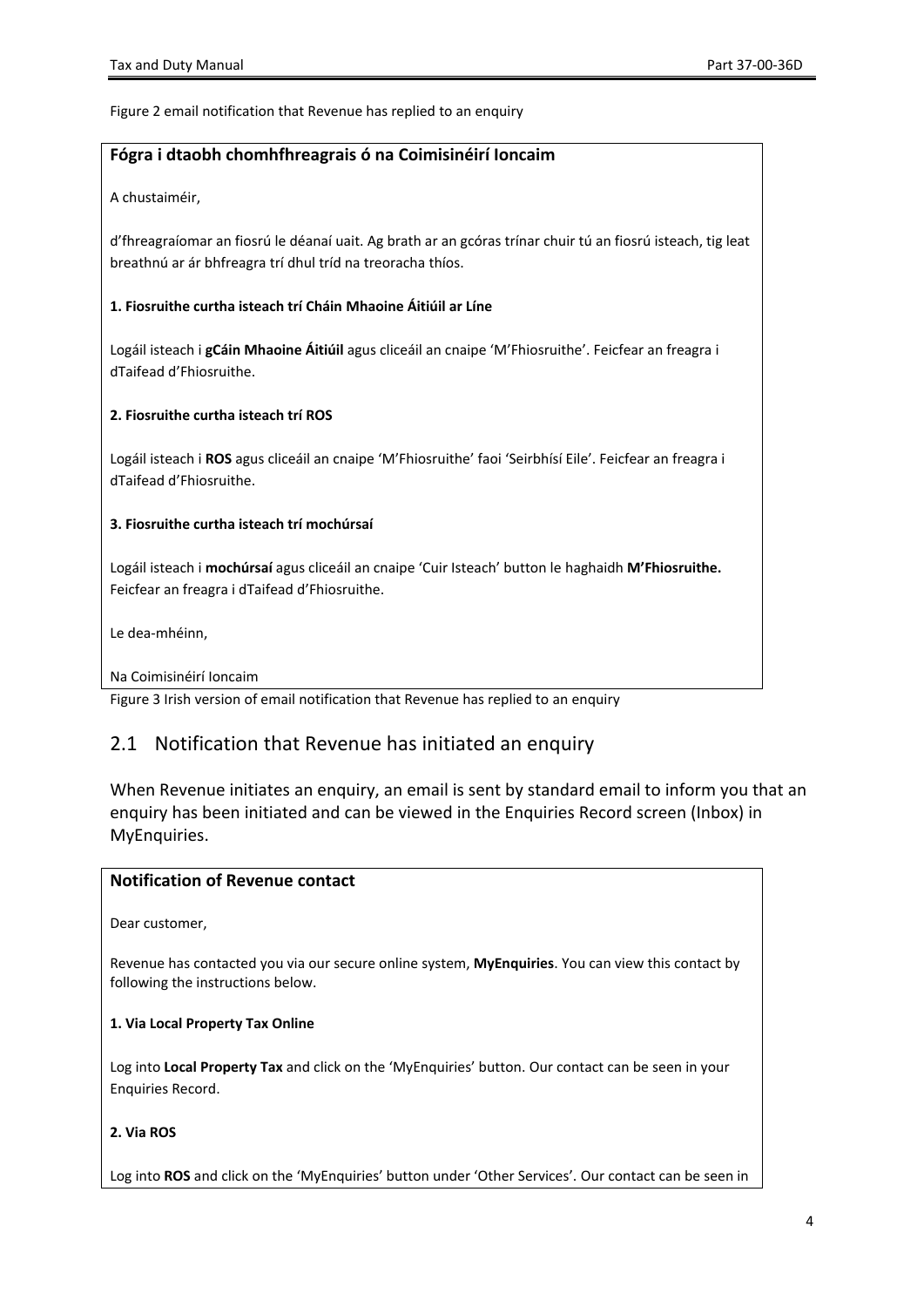#### your Enquiries Record.

#### **3. Via myaccount**

Log into **myaccount** and click on the 'Enter' button for **MyEnquiries.** Our contact can be seen in your Enquiries Record.

Yours sincerely

Revenue Commissioners

Figure 4 email notification that Revenue has initiated an enquiry in MyEnquiries

#### **Fógra i dtaobh teagmhála ó na Coimisinéirí Ioncaim**

A chustaiméir,

bhí na Coimisinéirí i dteagmháil leat tríd an gcóras slán ar líne, **M'Fhiosruithe**. Tig leat breathnú ar ár dteagmháil trí dhul tríd na treoracha thíos.

#### **1. Trí Cháin Mhaoine Áitiúil ar Líne**

Logáil isteach i **Cáin Mhaoine Áitiúil** agus cliceáil an cnaipe 'M'Fhiosruithe'. Feicfear an teagmháil i dTaifead d'Fhiosruithe.

#### **2. Trí ROS**

Logáil isteach i **ROS** agus cliceáil an cnaipe 'M'Fhiosruithe' faoi 'Seirbhísí Eile'. Feicfear an teagmháil i dTaifead d'Fhiosruithe.

#### **3. Trí mochúrsaí**

Logáil isteach i **mochúrsaí** agus cliceáil an cnaipe 'Cuir Isteach' button le haghaidh M'Fhiosruithe. Feicfear an teagmháil i dTaifead d'Fhiosruithe.

Le dea-mhéinn,

Na Coimisinéirí Ioncaim

Figure 5 Irish version of email notification that Revenue has initiated an enquiry in MyEnquiries

### <span id="page-4-0"></span>3 Tax Clearance applications made via myAccount

If a customer applies for a tax clearance certificate via myAccount**,** she or he receives a confirmation or rejection notification in MyEnquiries.

Notifications about tax clearance display on the Enquiries Record screen as below:

- 'Tax Clearance' displays in the 'Enquiry relates to' column, and
- a sub-category (Tax Clearance Certificate, Tax Clearance Refusal, Tax Clearance Access Number or Tax Clearance Rescinded) displays in the 'More specifically' column.